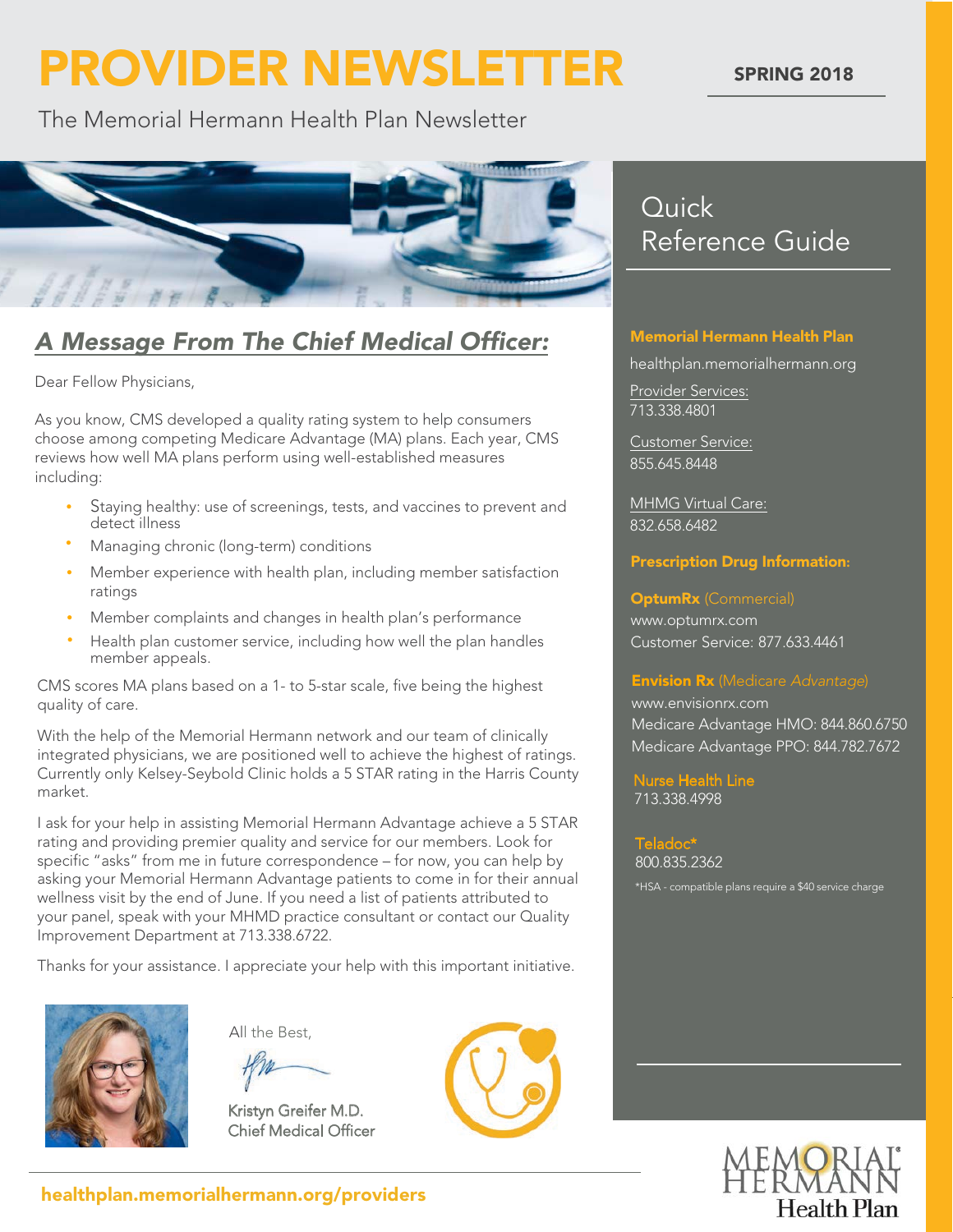### New Health Plan Medical Director

We are pleased to announce that Jason P. Nichols has accepted the role of Medical Director of Memorial Hermann Health Plan. Dr. Nichols is a graduate of the University of Louisville. He is a pediatric hospitalist by training. Dr. Nichols spent 5 years as a hospitalist in South Bend, Indiana, and at Memorial Hermann Memorial City. He most recently served as the South Regional Case Management Medical Director with the Memorial Hermann Care Management team, primarily at the Memorial Hermann Sugar Land campus. He has worked part time over the last 2 years with the health plan medical management team



Jason P. Nichols

Dr. Nichols is a strong patient advocate and is interested in improving access to care and partnering with our network physicians on outcomes. Dr. Greifer and Dr. Nichols will together oversee population health and day to day care management activities of the health plan.

Dr. Nichols lives in the Katy area with his wife and son. Please join us in welcoming Dr. Nichols as a full-time member of the Memorial Hermann Health Plan family.

### CAHPS & HOS Surveys Coming Soon!

The annual CAHPS and HOS questionnaires will soon be distributed to Medicare Advantage patients nationwide! Both surveys measure patient's perceptions on various areas of care including timely access to practitioner appointments, courtesy and respect shown by the practioner and assessment of emotional health

How can you help? Below are some considerations:

#### CAHPS (Consumer Assessment of Healthcare Providers and Systems):



- Timely access to care, as measured by the patient, is a cornerstone measure of the CAHPS survey: do you have preventive care appointments readily available within 4 weeks, or 14 days for routine care appointments? •
- Do you discuss treatment and medications recommendations with your patients and ensure they understand what you are prescribing and for what reasons? •
- Do you review and order drugs applicable to the specific member's formulary? •
- Do you present all options to patients and encourage them to participate in the decision making?

### HOS (Health Outcome Survey):

Do you assess your patients for overall physical and emotional health including assessment • and discussion of physical activity and risk of falls?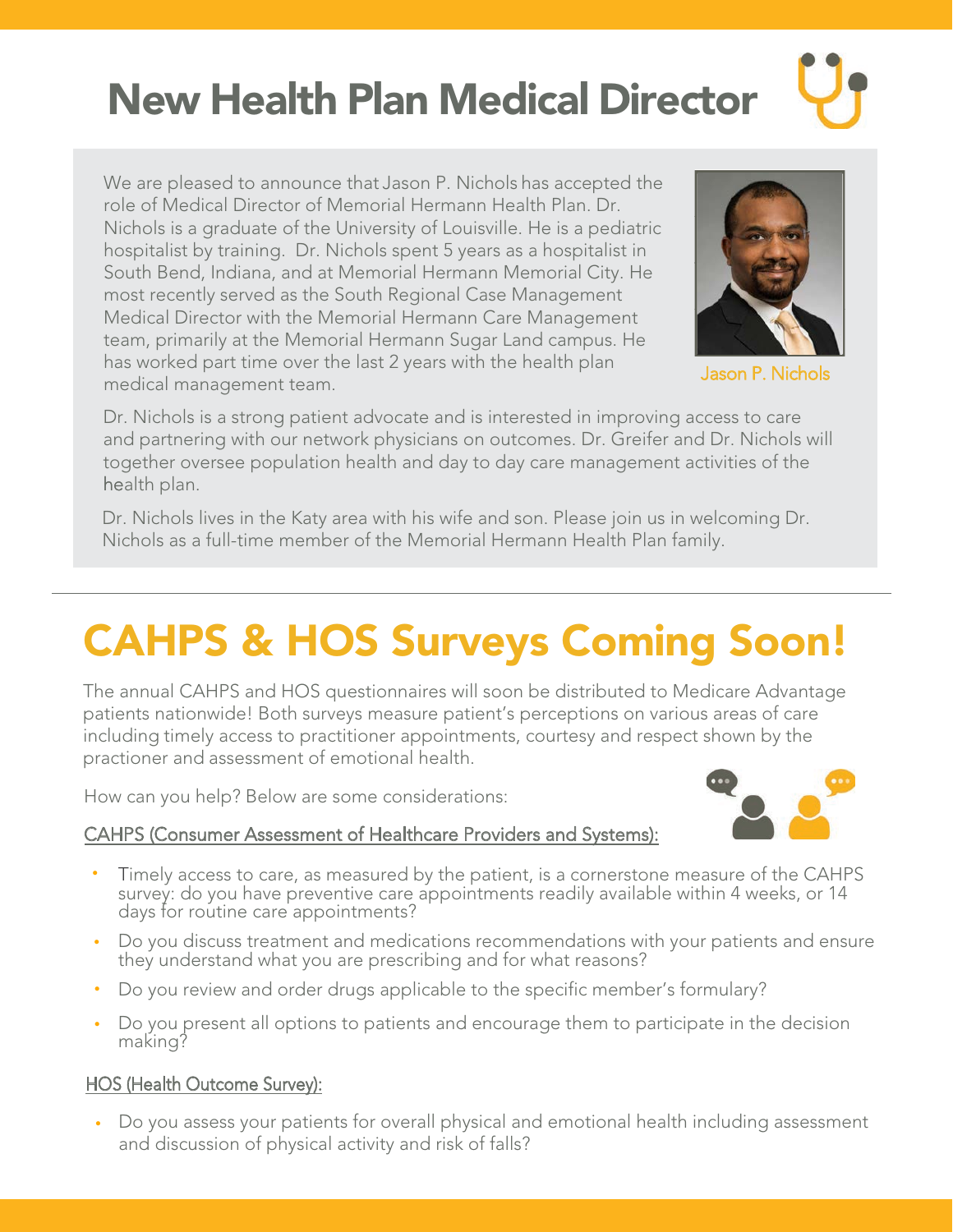## **Memorial Hermann Specialty Pharmacy**

We are proud to announce the opening of our new specialty pharmacy located in Katy, Texas.

The specialty pharmacy is dedicated to optimizing the coordination of care between patient, physician and pharmacy, resulting in the best clinical care, safety, and service as part of every single prescription.

Medications are offered in the specialty areas of oncology, dermatology, Hepatitis C, High cholesterol, HIV/AIDS, Inflammatory Bowel Disease, Multiple Sclerosis, Rheumatoid Arthritis and other rare diseases. Prescriptions can be picked up or feasibly delivered upon request.

They are open M-F 9am-6pm and can be reached at 833-234-6477 or fax 713-704-3841.

More information can be found on the website: http://specialtypharmacy.memorialhermann.org/specialties/.

The specialty pharmacy is located at:

Memorial Hermann Specialty Pharmacy 21501 Park Row Drive, Suite 200 Katy, TX 77449

## **MHHP Spotlight Department**

Memorial Hermann Health Plan Call Center

At the frontline of customer support, the dedicated employees of our Memorial Hermann Health Plan call center work tirelessly and diligently to ensure the delivery of top-tier customer service and support.

Patrice Chance

Leading the successful operations is our Manager of Customer Service, Patrice Chance. Patrice is a 20 year veteran of superior customer service, having previously worked at other health insurance companies,including Aetna and Prudential Healthcare

With a home base of Southwest Houston, Patrice and her team have the valuable advantage of understanding available providers and obtaining the necessary resources to direct our members more knowledgeably and efficiently

In 2017 alone, the call center received over 440,000 calls and completed over 84,000 emails, reaching an overall service level of 85%! They also implemented a successfully efficient Issue Resolution Team where they handle large volumes of appeals and grievances, as well as claims processing and configuration issues. Patrice and her team work together to provide exceptional service to plan members and the providers who serve them.

## A Friendly Reminder...



This is a friendly reminder to our providers that when billing for preventative health services, our health plan abides by the CMS (Center for Medicare & Medicaid Services) guidelines for Medicare Advantage members. We do not follow the traditional commercial transactional quidelines.

For more information please visit: https://www.cms.gov/Medicare/Medicare.html.